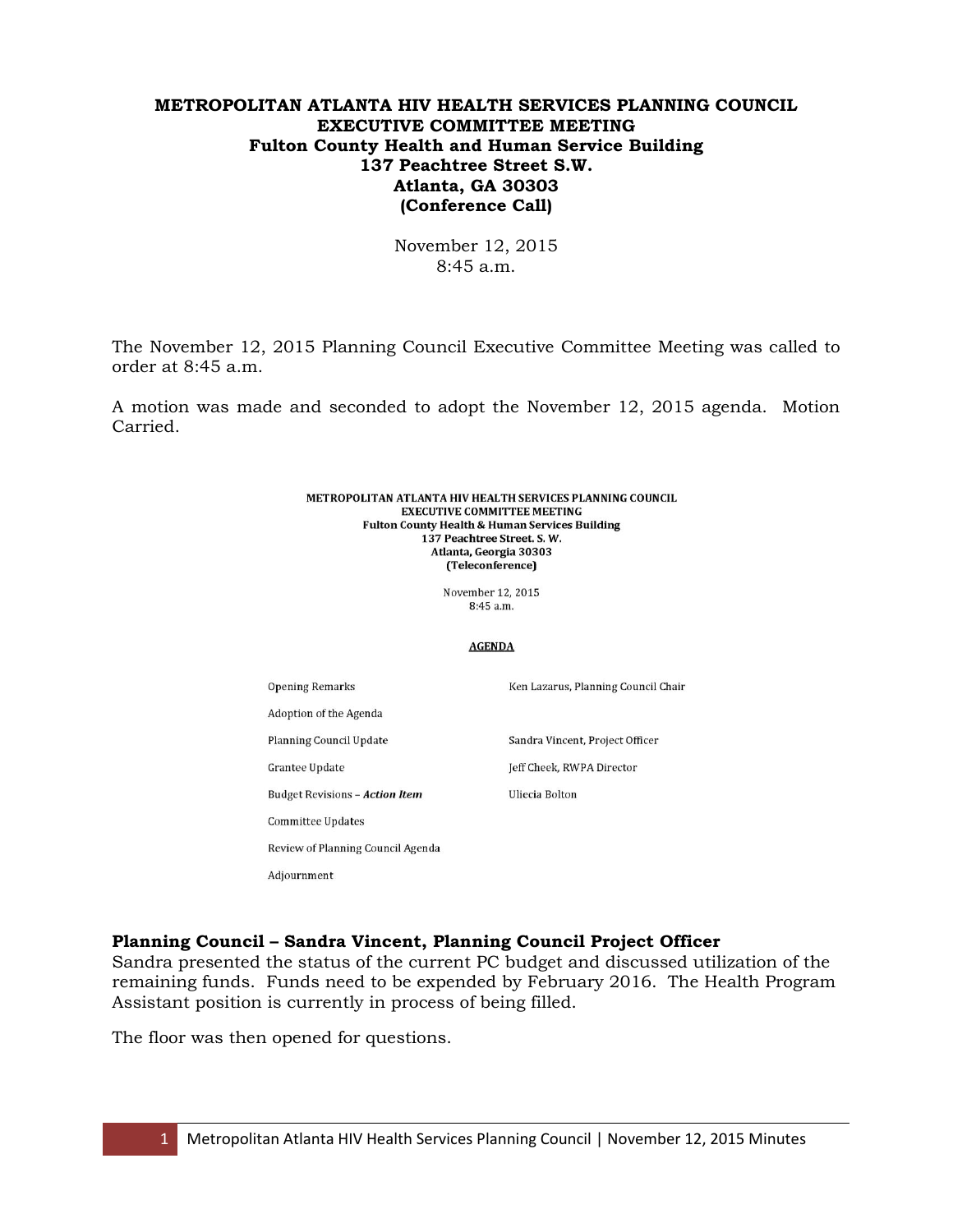# **Grantee Update – Jeff Cheek, RWPA Director**

Jeff reported that the HRSA application was submitted on October 29, 2015. The HRSA site visit will be completed in January around MLK week. HRSA wants to attend the Planning Council and Consumer Caucus meeting during the site visit.

Jeff also expressed concerns in regards to having the funds spent by 02-28-2016. He mentioned that the state does not need ADAP funding. Also, Jeff Graham will have an insurance informational session during the ACA open enrollment period. The enrollment period ends January 31<sup>st</sup>. The Research Analyst is waiting on personnel to certify the registration. The Patient Navigation training by Cicatelli was held in October.

Fulton County is discussion the closure of the Aldredge Center (Fulton County Department of Health and Wellness) due to high maintenance cost of the heating, A/C, and other issues.

A brief discussion ensued.

The Grantee reported that the new Database Specialist Joseph Lynn has Careware up and operating. The residual contract agencies will not be obligated to use it.

The floor was then opened for questions.

# **Budget Revisions-***Action Item***- Uliecia Bolton, Project Officer**

Uliecia reported that the agencies need to play close attention to their budgets. It was motioned and properly seconded that the Budget revisions are accepted as presented. The motion carried.

|                                           |        | <b>Subtraction</b> |                          |    | <b>Addition</b> | <b>Net Change</b> |               |
|-------------------------------------------|--------|--------------------|--------------------------|----|-----------------|-------------------|---------------|
| <b>Core Services</b>                      |        |                    |                          |    |                 |                   |               |
| <b>Medical Case Management</b>            | (MCM)  | \$                 | $(37, 519.31)$ \$        |    |                 | \$                | (37, 519, 31) |
| <b>Medical Nutrition Therapy</b>          | (MNT)  | \$                 | $(1,353.00)$ \$          |    | 20,000.00       | S                 | 18,647.00     |
| <b>Mental Health</b>                      | (MH)   | S                  | $(16,696.00)$ \$         |    | 15,500.00       | <b>S</b>          | (1, 196.00)   |
| <b>Oral Health</b>                        | (OH)   |                    | $(1,500.00)$ \$          |    | 34,301.12       | <sub>S</sub>      | 32,801.12     |
| <b>Outpatient Ambulatory Medical Care</b> | (OAMC) | S                  | $(100, 147.77)$ \$       |    | 69,444.31       | S                 | (30, 703, 46) |
| <b>Substance Abuse</b>                    | (SA)   | Ś                  | $(7,500.00)$ \$          |    | 10,648.00       | -Ś                | 3,148.00      |
| <b>Support Services</b>                   |        |                    |                          |    |                 |                   |               |
| SS- Case Management Non-medical           | (CMNM) | <sub>S</sub>       | $(11, 977.61)$ \$        |    | ٠               | \$                | (11, 977, 61) |
| SS- Food Bank/Home Delivered Meals        | (FB)   | \$                 |                          | \$ | 1,353.00        | -S                | 1,353.00      |
| <b>SS- Linguistics Assistance</b>         | (LA)   | \$                 | $\overline{\phantom{a}}$ |    | 2,000.00        | -S                | 2,000.00      |
| <b>SS-</b> Medical Transportation         | (MT)   | \$                 | ÷.                       | Ś  | 30,351.34       | <sub>S</sub>      | 30,351.34     |
| <b>SS-Psychosocial Support</b>            | (PS)   | \$                 | $(6,904.08)$ \$          |    | $\blacksquare$  | \$                | (6,904.08)    |
| Total                                     |        | \$                 | $(183, 597.77)$ \$       |    | 183,597.77      | S                 | (0.00)        |

#### Budget Revision - Action Item 12-Nov-15

The motion was made to approve agency budget revision totaling \$183,597.77 across priority categories as referenced in the above table. It was motioned and seconded to move the revision to Planning Council for second. The motion carried without objection.